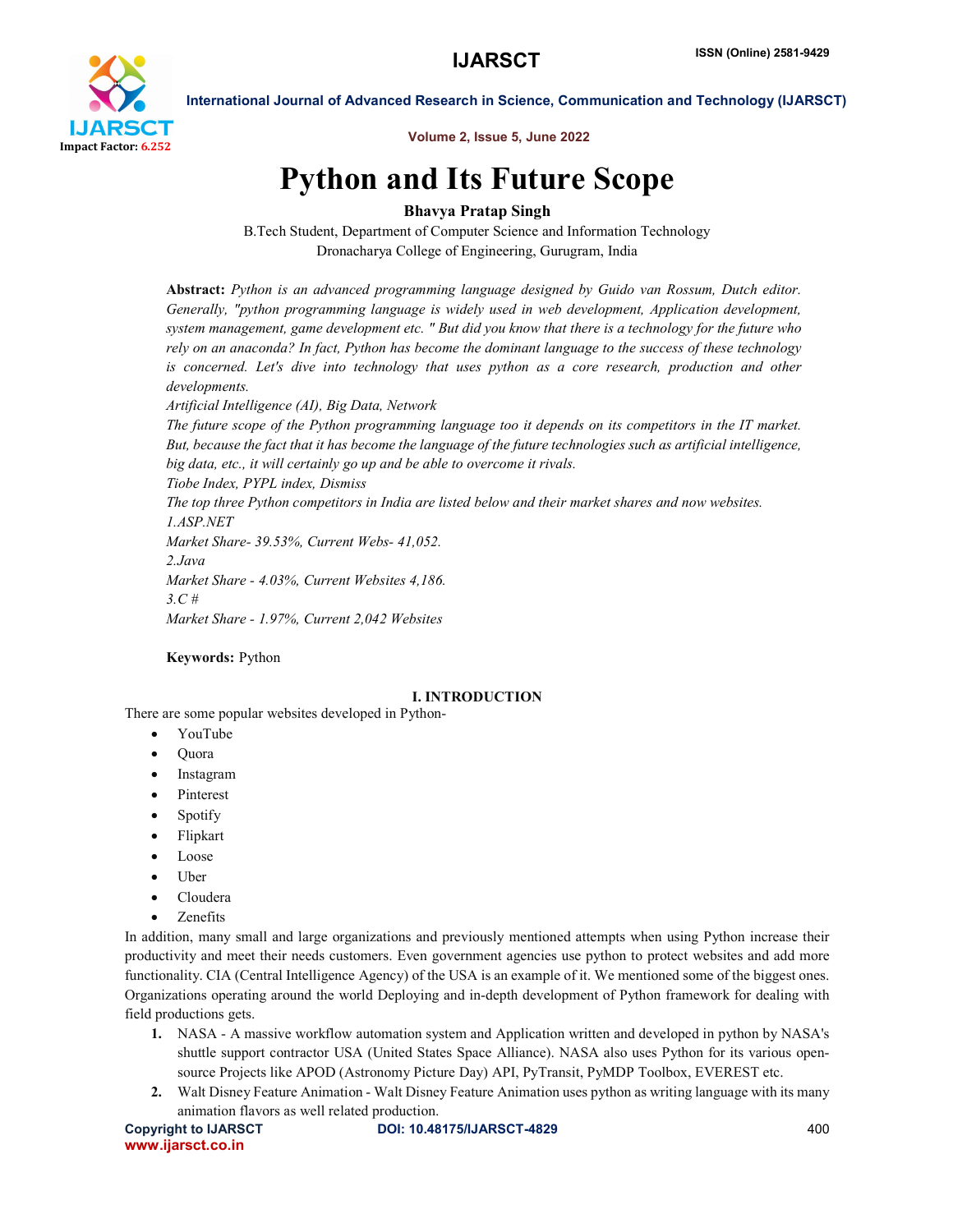

#### Volume 2, Issue 5, June 2022

- 3. AlphaGene, Inc. AlphaGene is a biotechnology company based on United States responsible for genetic discovery and protein. It uses python in its bioinformatics as well tracking system.
- 4. The Red Hat It is an international computer software company. Based in the United States. Using the installer, Anaconda, written in python to include RHEL (Red Hat Enterprise Linux) and Fedora applications.
- 5. Nokia Well, you all are already familiar with this celebrity mobile retailer in the world. In IT Finland, consumer electricity, and telecommunications industry origin.
- 6. IBM IBM is an international computer based in the United States production company. It uses python in the factory tool control applications are in its small semiconductor plant in East Fishkill. These tools are used for management data collection, inventory etc.

#### 1.1 Recent Posts by Python

Python is a common target language sometimes called utilitarian i.e., designed to be easy to read and write. The point is that it is not a complex language It is important that the designers have placed little emphasis on traditional emphasis syntax, which makes it easier to work with than any others are not editors or developers. And because it has to be universal too meets different developmental needs. It's a language that offers many options for the editor in general. If they start working with Python for a single job or activity, they can jump to another, even if it's in unrelated industry. Language is used for the system tasks, web development, server and management tools, deployment, science modeling many more. But surprisingly, most developers do not take Python as their first language. Because it is so easy to use and learn that they choose it as the second or third language. This may be one reason why it is so is popular among developers. At the same time, it happens that one of the worlds. Google has used language in many of them applications.

In addition, the popularity of PHP increases using Django framework for web development as well design has also contributed to Python's success, but in the end, it is a complete, privileged storm number of engineers and official support where I search. It is possible. Some of the vague reasons why Python has most popular in recent years:

- 1. Python has a healthy, efficient and excellent performance community for obvious reasons, incoming planning languages documentation and developer support is not possible well. Python does not have all those problems. Kube in the long run, there is more texts, guidelines, tutorials and more the engineering community works amazingly well. This means that whenever someone needs help or support, they can find out then. Also, like any experienced editor or developer you know, support can make or break you when you run on development issues in times of crisis.
- 2. It is very useful if the programming language has business sponsor. C# has Microsoft, Java has Sun too PHP is used by Facebook. Google has adopted Python very back in 2006, and applied it to many platforms and applications from there. It contributes to a growing list of texts as well supports and provides free language advertising, at least in the world of development
- 3. The use of big data and cloud computing solutions in the business world has helped make skyrocket Python has been a success. It is one of the most famous languages used in data science, second to R. It is it is also used for machine learning and AI programs and various modern technologies.
- 4. Python has amazing libraries If you are working on a big project, libraries can it really helps you to save time and reduce the first one development cycle. Python has excellent options libraries, from NumPy and SciPy science computer in Django for web development. There are even more specific libraries focus, like scikit-learn machine learning applications and nltk native language processing.
- 5. You can run and run Python applications almost anywhere, and there is none loss of function no matter what you work for. And, because it is flexible, it also means you can apply to many domains, including, but not limited to in - web development, desktop applications, mobile applications, hardware and more. We are not bound by any single domain or domain, either provides the same experience everywhere.
- 6. For beginners, Python is incredibly readable too use. In fact, it is the most accessible system languages. Part of the reason is simplified syntax with an emphasis on natural language. But also because you can write Python code and use it extensively immediately.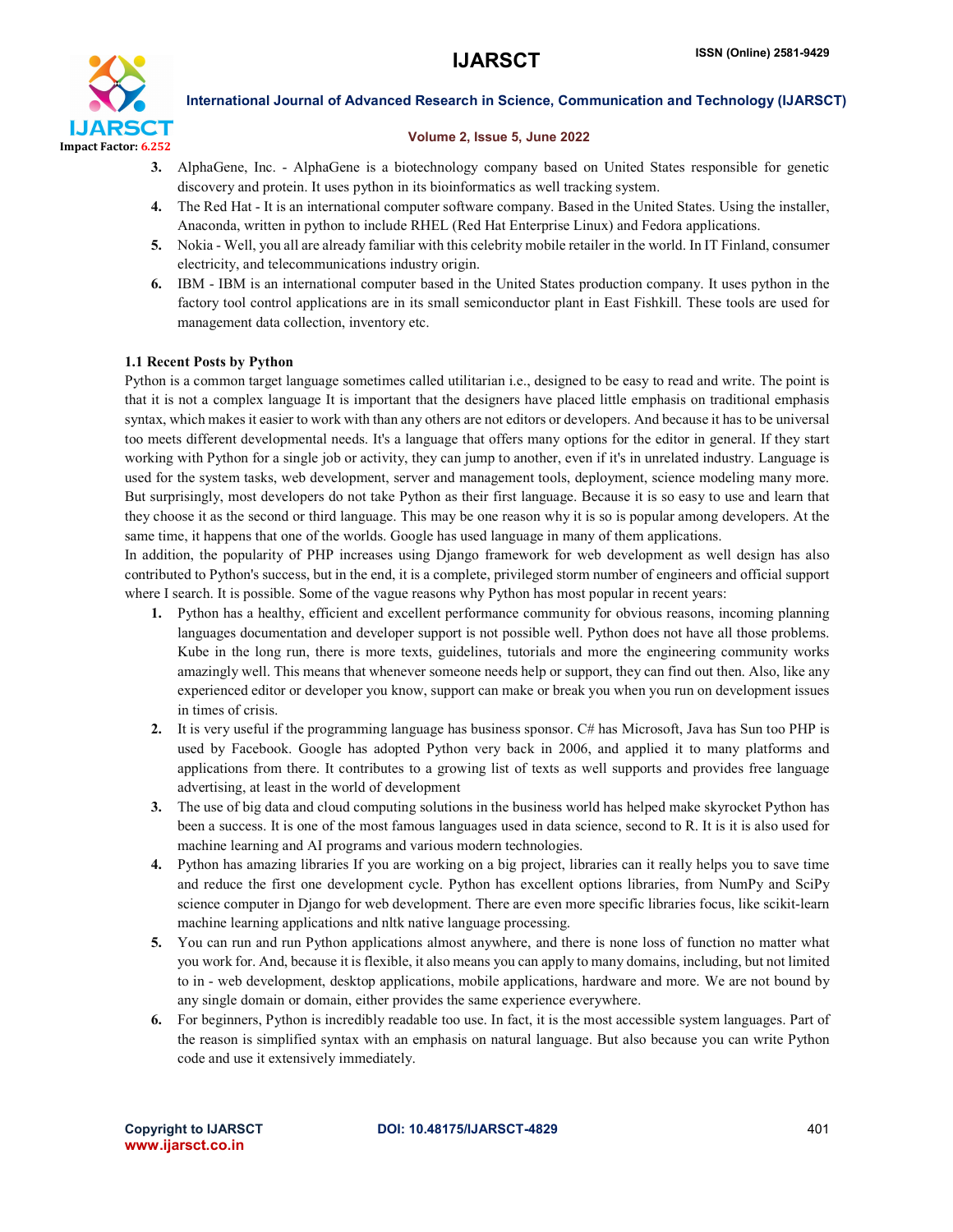

#### Volume 2, Issue 5, June 2022

No matter what the great language of beginners, so this is where most of the new engineers start. More importantly, experienced engineers are not resident along the way and much to do. The future of Python-Python is a general goal language - designed to be easy to learn again write.

The point is, it is not a complex language what is important is that the designers emphasize it a bit traditional syntax, which makes it easy to work with, even non-editors or developers. Python rises in computer science, machine learning, software development, and data analysis. Its flexibility is one of the reasons widespread use. Succeeding in business, such as in the language of fairy tales, and in the classroom. 58% of respondents said they use language both at home and at work.

The most common use of Python for data science 59% of respondents. Web development (51%) and machine learning (40%) follows. The Result-CodinGame 2020 developer survey says Python is a very popular programming language. What editing languages are preferred by engineers? very much — and what are they afraid of? CodinGame has answers, as the company conducted more than 21,000 surveys developers.

The Python Software Foundation and JetBrains have run the third official Python Developers Research. As in the previous survey, we started to do so identify the latest trends and gather an understanding of what the world of Python development looks set by 2020. Details as 24K Python developers from over 150 Different countries help us find the image of the Peacock community.

#### II. CONCLUSION

Python is a high quality and programming language designed by Guido van Rossum, Dutch program coordinator, it has all the features as a standard system languages like  $C, C++$  and Java have. It is one of the fastest growing languages and Edge has it has passed a successful 25-year adoption so in all anxiety. This achievement is so diverse that a promising future is the scope of the python system language. In fact, it works continuously as a moving average application programming language, web development, game development, program administration, computer science and numbers. Future Technologies Calculated in Python-Generally, we saw that the python system language is broad used for web development, application development, system management, game development etc. But did you know that there is a technology for the future relying on an anaconda? In fact, Python has become is concerned about this technology, so let's dive into IT technology that uses python as a core research, production and other developments.

#### 2.1 Artificial Intelligence (AI)

Certainly the language of the python program dominating other languages in the future technologies such as Artificial Intelligence (AI) ask in the game. Libraries and tools developed specifically for administration Artificial Intelligence to reduce one's efforts with increased accuracy and efficiency of diversity development goals. Only Artificial Intelligence did it, It is possible to improve its winning speech recognition system, private cars, translating data like Many for python frames, pictures, videos etc. Below are some of the python libraries and tools used in various branches of Artificial Intelligence.

- Machine learning PyML, PyBrain, scikit-learn, MDP Toolkit, GraphLab Create, MIPy etc.
- General AI- pyDatalog, AIMA, EasyAI, SimpleAI etc.
- Neural Networks- PyAnn, pyrenn, ffnet, neurolab etc.
- Natural Language & Text Processing- Quepy, NLTK, gensim

#### 2.2 Big Data

The future is bright with the python system language. It can also be predicted how it will happen helped big data technology to grow. Python has it has been instrumental in the great analysis the number of data sets in all computer collections its tools work very well with libraries.

#### 2.3 Network

Network is another area where python has a bright range in the future. Python programming language is used for reading and writing and editing routers and switches and other networking automatic functions in an inexpensive and secure way.